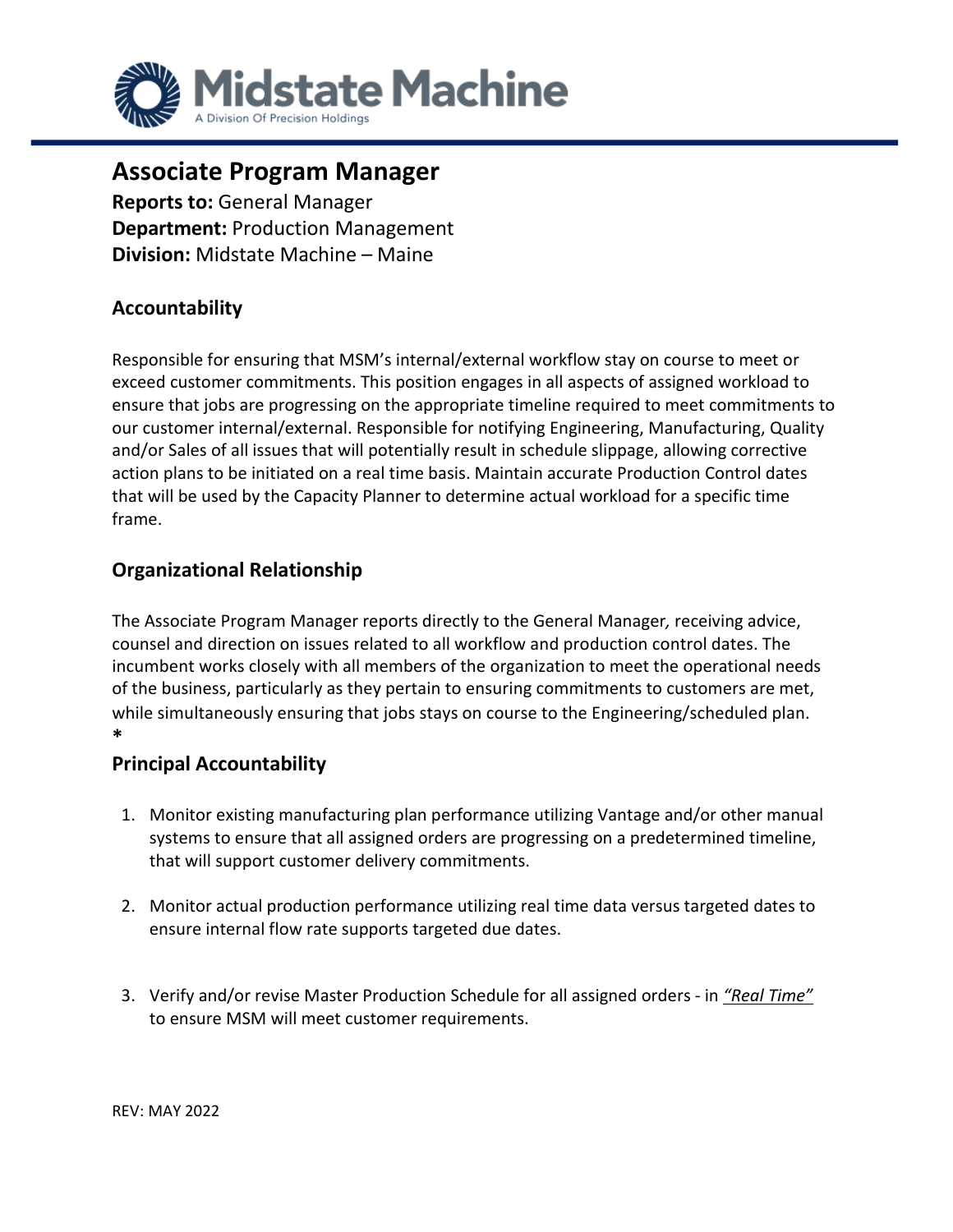

- 4. Work with the Purchasing Department to ensure Raw Material and Services will support schedule requirements.
- 5. Proactively identify and initiate all actions required for MSM to meet delivery commitments made to our customers.
- 6. Responsible for determining and maintaining realistic Production Control dates in real time for all assigned orders. (PC date changes shall require approval from the General Manager) Sales must be notified.
- 7. Establishes and validates work schedules for secondary operations such as; inspection, finishing and others as deemed necessary. Completion dates to be provided with schedule.
- 8. Reviews new orders for delivery dates and material requirements. Establishes Production Control dates and communicates them to Sales on new/existing orders.
- 9. Expedites and initiates rescheduling (internally and externally) as required to meet the Production Control date.
- 10. Expedites quality issues (PDR / SDR / QCR's, etc.) to ensure real time resolution allowing parts to return to process.
- 11. Maintains a professional and personable relationship with all MSM staff, customers and vendors, being responsive to their needs, as well as those of the company.
- 12. Other duties as assigned by the General Manager.

### **Qualification Requirements**

The requirements listed below are representative of the ability skills and/or knowledge required:

- a) Must be a persuasive communicator able to interact positively with co-workers, other departments to accomplish assigned responsibilities.
- b) Must possess a high degree of initiative and be self-motivated, able to work with minimal supervision.
- c) Must possess the ability and willingness to manage an infinite, ever-changing, level of detail associated with his/her assigned workload.

REV: MAY 2022